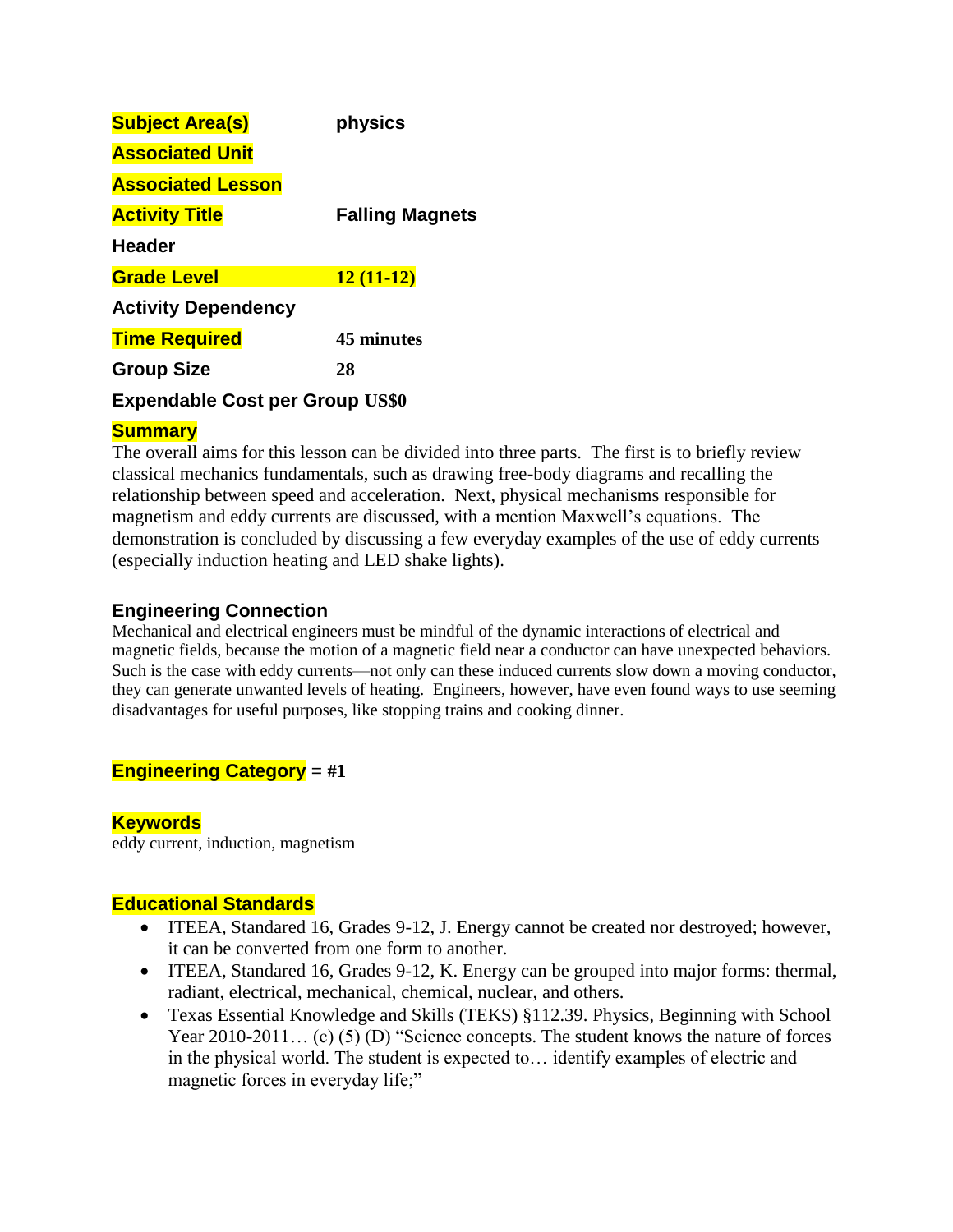## **Pre-Requisite Knowledge**

Understanding of kinematics, including free body diagrams (Texas Essential Knowledge and Skills (TEKS) §112.39. Physics, (c) (4) (B) "Science concepts. The student knows and applies the laws governing motion in a variety of situations. The student is expected to… describe and analyze motion in one dimension using equations with the concepts of distance, displacement, speed, average velocity, instantaneous velocity, and acceleration;" and (c) (4) (E) "Science concepts. The student knows and applies the laws governing motion in a variety of situations. The student is expected to… develop and interpret free-body force diagrams;").

Understanding of atomic nature of solids.

Basic knowledge of electricity and magnetism.

Knowledge of calculus.

#### **Learning Objectives**

After this activity, students should be able to:

- Draw free body diagrams for the falling magnet
- Predict time for a magnet to free fall
- Explain the physical origins of magnetism and eddy currents
- List Maxwell's equations and understand the meaning of each term
- Identify practical uses of eddy currents

## **Materials List**

The instructor needs:

- High grade rare earth ring-shaped magnet (such as N42 neodymium-iron-boron) that is axially poled with thickness of approximately 1.27cm  $(\frac{1}{2}$  inch), outer diameter of 1.9cm  $(\frac{3}{4}$  inch), inner diameter of  $0.635$  cm  $(\frac{1}{4}$  inch)
- Stopwatch
- Meter stick
- Shallow pan to catch falling magnet
- Mousepad, towel, or other soft, shock absorbing material to cushion magnet's impact
- Five tubes of roughly equal length (20cm (8 inches) works well) and 2.54cm (1 inch) inner diameter made of
	- o schedule 40 PVC
	- o thin walled PVC (such as a sink tailpiece)
	- o galvanized steel (galvanized iron and black iron work well, too)
	- o thin walled copper tubing (such as type L)
	- $\circ$  thick walled copper tubing (such as type K)

### **Introduction / Motivation**

Sometimes it is difficult to predict which forces of nature are significant in a given situation. Magnetic effects, aside from posting notices on the home refrigerator, go largely unnoticed by the general public. The interaction of magnetic and electric fields, however, is critical in electric motors, magnetometers (metal detectors), and mag-lev transportation. The motion of a magnet near an electrical conductor can produce unanticipated effects.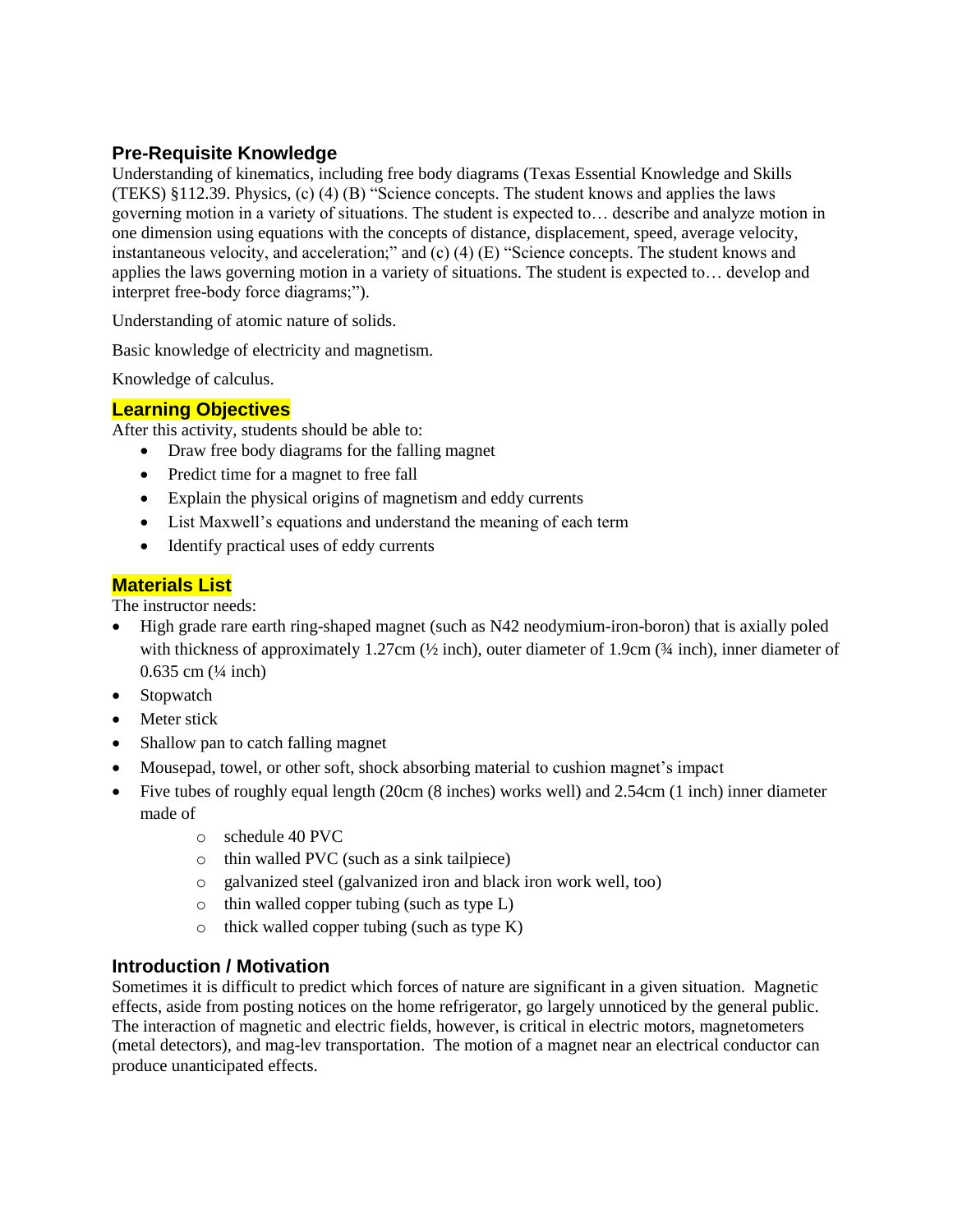Do you think dropping an object through a tube will change the velocity of the object? Let's see if this demonstration will make you change your mind.

| <u>VOCADAIAI Y / DCIIIIIIOIIS</u> |                                                                                  |
|-----------------------------------|----------------------------------------------------------------------------------|
| <b>Word</b>                       | <b>Definition</b>                                                                |
| degaussing                        | Process of decreasing a magnetic field, typically by using a coil with an        |
|                                   | opposing magnetic field.                                                         |
| eddy                              | A current (either fluid or electrical) whose flow direction differs from that of |
|                                   | the general flow                                                                 |
| ferromagnetism                    | Property of certain materials that have an electronic configuration, which       |
|                                   | supports a net total magnetic dipole moment even when the magnetizing field      |
|                                   | is removed.                                                                      |
| kinematics                        | Branch of classical mechanics that studies the motion of object without regard   |
|                                   | to the underlying forces                                                         |
| permeability                      | Degree of magnetization a material will experience when exposed to a             |
|                                   | magnetic field.                                                                  |

# **Vocabulary / Definitions**

# **Procedure**

## **Background**

- 1. A free body diagram for a falling object can be represented by drawing a circle with a small arrow at the top pointing vertically upward (drag force) and a larger arrow at the bottom of the circle oriented vertically downward (gravitational force)
- 2. For the magnet geometry recommended in this activity, the viscous and pressure drag due to the object falling through air is negligible relative to the gravitational force
- 3. From kinematics, the students should recall that
	- a.  $v = \int_{t_0}^{t_1} a \, dt$ , where *v* is velocity, *a* is acceleration, and the integration occurs between two instants in time
	- b. If the acceleration is due to gravity and the initial time is taken as zero, one obtains  $v=gt$
	- c. The distance *d* a body travels can be found by integrating its velocity in time, so
		- or substituting from above,  $d = \frac{1}{2gt^2}$
	- d. Solving the expression for time yield the final result  $t = \sqrt{\frac{2d}{a}}$
- 4. Though we generally think of "ferromagnetic" materials and their behavior, all materials are influenced to a greater or lesser degree by the presence of a magnetic field. Physicists and engineers work with many different classes of magnetic materials—ferromagnetic, antiferromagnetic, ferrimagnetic, paramagnetic, diamagnetic… just to name a few!
- 5. The observed differences in magnetic behavior are dependent upon the atomic structure and electron configuration of the material. Generally, these characteristics can be captured by the relative permeability, a measure that is analogous to the dielectric constant. The relative permeability ( $\kappa_m$ ) is formed by taking the ratio of the permeability of the material ( $\mu$ ) to the permeability of free space  $(\mu_0)$ ; the permeability refers to the amount of magnetization a material will experience when introduced to a magnetic field.
	- a. ferromagnetic materials:  $\kappa_m$  significantly greater than unity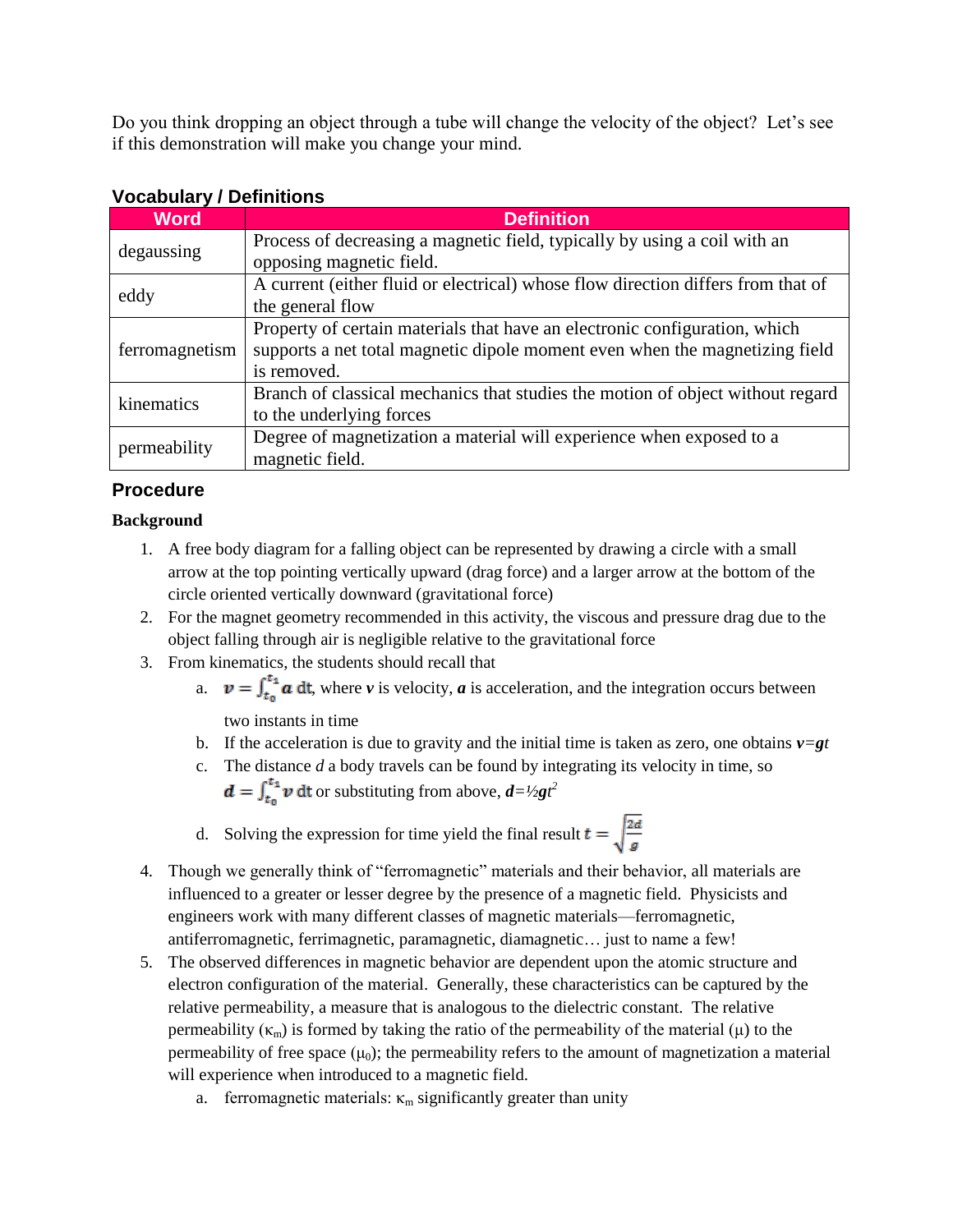- b. paramagnetic materials:  $\kappa_m$  slightly greater than unity
- c. diamagnetic materials:  $\kappa_m$  slightly less than unity
- 6. Sources of magnetization are the electrons' orbital angular motion around the nucleus and the electrons' intrinsic magnetic moment. Orbiting electrons can be thought of as extremely small current loops, so that the circulating electrons give rise to an orbital magnetic dipole moment. If one considers the spin of an electron to be an infinitesimal current loop, one sees that the spinning electron also forms an intrinsic magnetic dipole moment. The vector sum of the orbital and intrinsic momemts gives the total magnetic moment.
- 7. In most materials, the electrons are arranged such that their magnetic moments (both orbital and intrinsic) cancel out—these materials include diamagnetic materials. Paramagnetic and ferromagnetic materials, however, either spontaneously, or owing to an applied external magnetic field, will have electron magnetic moments that tend to align parallel to the magnetic field, thereby minimizing each moment's potential energy (the alignment is imperfect due to random motions associated with temperature). For ferromagnetic materials, a net magnetic dipole moment can persist after removal of the external field. If this is true a permanent magnet has been made. The term "permanent" is a bit misleading, however, because the magnetic dipoles can be re-randomized by increasing the material's temperature, mechanically impacting the material, or subjecting the material to a strong opposing magnetic field (degaussing).
- 8. Maxwell's equations
	- a. Gauss' law for electricity:  $\nabla \cdot E = \frac{\rho}{\epsilon_0}$  (The electric flux through any closed surface is proportional to the enclosed electric charge:  $\varepsilon_0$  is the electric constant)
	- b. Gauss' law for magnetism:  $\nabla \cdot \vec{B} = 0$  (the magnetic field B has divergence equal to zero, in other words, that it is a solenoidal vector field. It is equivalent to the statement that magnetic monopoles do not exist)
	- c. Maxwell–Faraday equation (Faraday's law of induction):  $\nabla \times E = -\frac{\partial E}{\partial t}$  (electromotive force generated is proportional to the time rate of change of the magnetic flux)
	- d. Ampère's circuital law (with Maxwell's correction):  $\nabla \times H = J_f + \frac{\partial D}{\partial t}$  (relates the integrated magnetic field around a closed loop to the electric current passing through the loop)
- 9. Looking at the Maxwell-Faraday equation above, we see that moving and/or temporally varying magnetic fields (or more specifically, magnetic flux densities *B*) can generate electromotive force (EMF). The equation also indicates that stronger applied magnetic fields, lower resistivity conductors, and greater variation in the applied field (either due to faster relative motion or more rapid change in time) will all result in higher EMF.
- 10. The induced EMF can cause electrons to move in a conductor, resulting in "eddy" (or Foucault) currents. The circulating eddies of current, in turn, induce magnetic fields that lead to repulsive, attractive, propulsive or drag effects.
- 11. The electromagnetic energy associated with the eddy currents is eventually converted to thermal energy, which can lead to a significant (and frequently undesirable) temperature rise in the conductor.
- 12. Eddy currents can be problematic in transformers, where they contribute to power loss.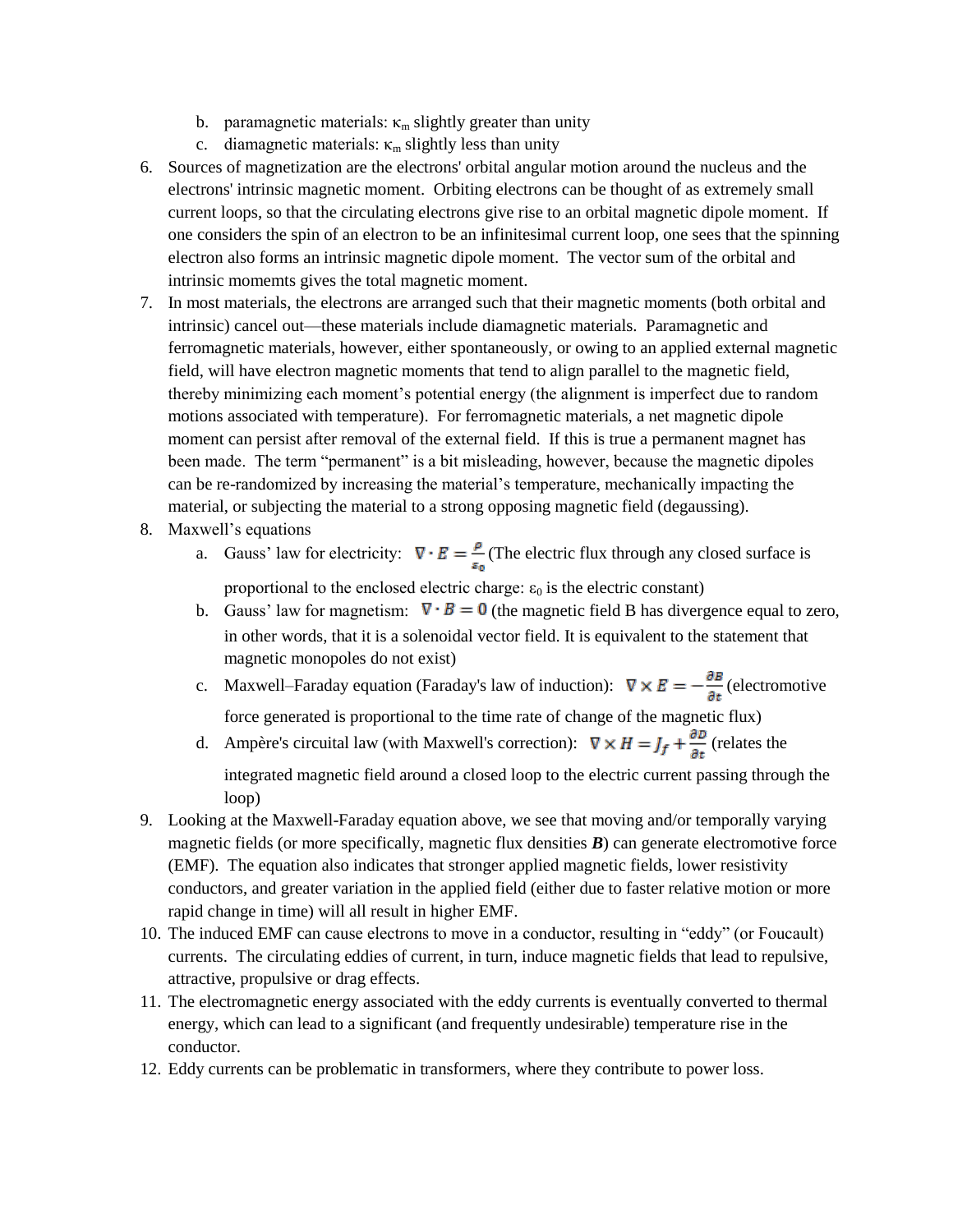13. Though eddy currents can cause significant heating of a conductor, scientists, engineers, and technologists have come to harvest this often undesirable side effect to great advantage in induction heaters and forges. These apparatuses generate very high, yet very localized, "hot spots" in a material. Induction cooktops can be found in many homes. Eddy currents are setup in the metal pots and pans placed on the range by passing time-varying currents through flat coils of wire underneath the cooktop. These cooktops heat food quickly without the gas-powered range's open flames and do not retain heat the way conventional resistively heated burners do.

#### **Image** 1 [left justified]



**Image 1**

**ADA Description:** Photograph of the surface of an induction cooktop set into a kitchen countertop **Caption:** The cooking surface of an induction cooktop looks smooth and glassy **Image file:** falling magnets image1.jpg **Source/Rights:** Copyright © Erik1980, Wikimedia Commons http://en.wikipedia.org/wiki/File:Kookplaat\_inductie.JPG

**Image** 2 [right justified]

#### **Image 2**

**ADA Description:** Photograph of the underside of the induction cooktop shown in Image1. Three of the four heating coils are covered, but the fourth is exposed. The electronic connections are also visible

**Caption:** Behind the smooth top cover, the heating coils are visible, as are the electronic controls and connections

**Image file:** falling magnets image2.jpg

**Source/Rights:** Copyright © Twostaricebox, Wikimedia Commons http://en.wikipedia.org/wiki/File:Induction\_Cooker.JPG



14. A couple of short videos showing industrial inductive heating are available at:

- a. <http://www.youtube.com/watch?v=d7DBS2Is0ws>
- b. <http://www.youtube.com/watch?v=NofJswNBDBs&NR=1&feature=fvwp>
- 15. Eddy currents can be used to provide non-contact braking. A conductor in the form of a rotating disc or translating bar is allowed to move freely past a series of electromagnets. When the magnets are not energized, the moving conductor feels no effects. However, when the electromagnets are turned on, eddy currents are generated within the conductor that tend to oppose the motion of the conductor. Thus the interaction of the magnetic forces causes the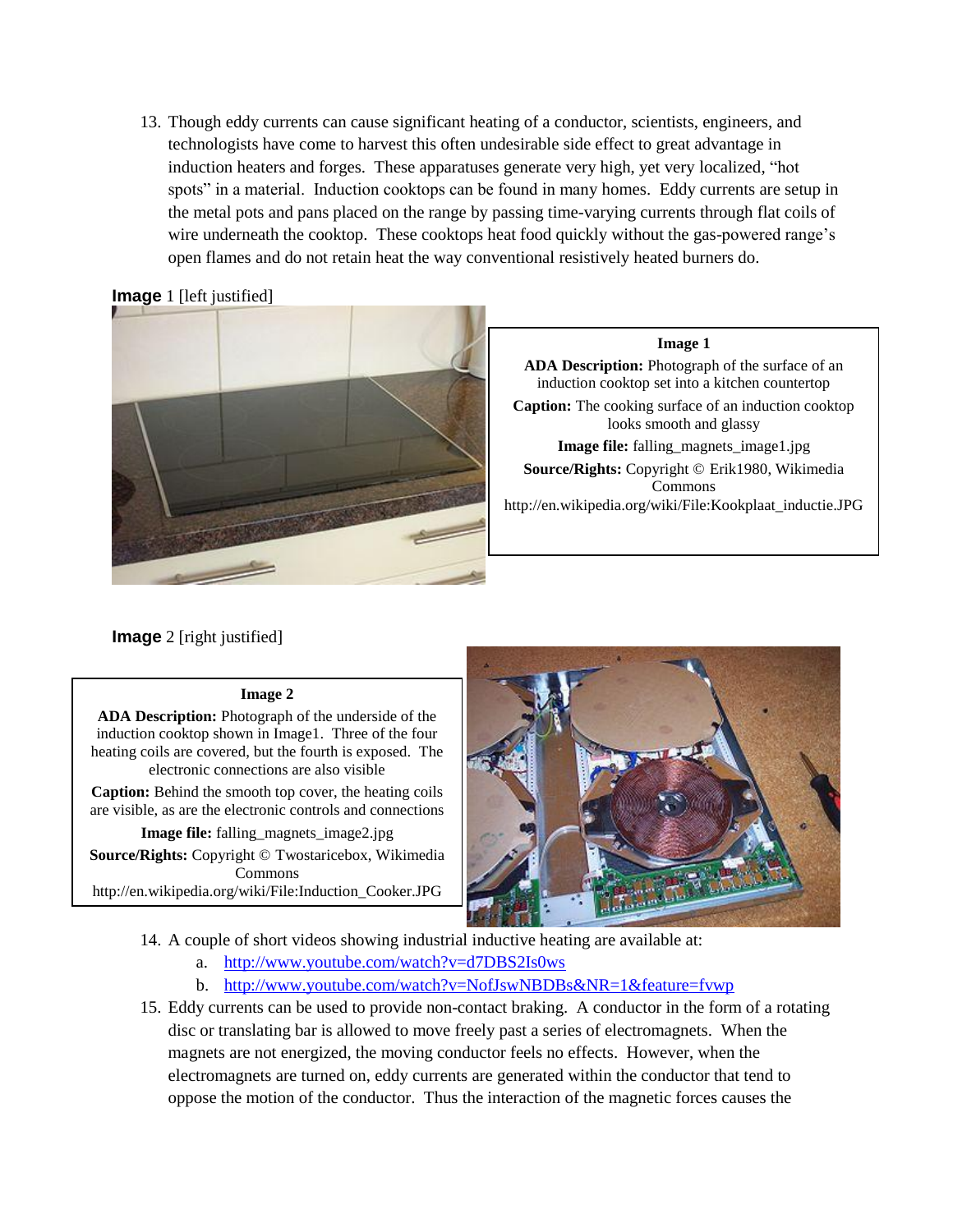conductor to slow down. The deceleration is dependent upon the electromagnet's strength and the speed of the conductor. The type of brake can be used as an emergency stopping mechanism for trains and rotating machinery. Because no physical contact is made, these brakes tend to be gentler on the mechanical system, offering longer life with less wear.

- 16. Induced EMF generated by sliding a magnet through a coil of wire can be harnessed to light an LED. This idea has been combined with rechargeable batteries (and a bit of circuitry) to make shake flashlights. The flashlight is an example of energy inter-conversion. The chemical energy liberated from metabolism of nutrients by cells allows a person to impart kinetic energy to a magnet. The motion of the magnet leads to eddy currents (electromagnetic energy) that can be converted to both thermal energy and radiant energy in a light emitting diode.
- 17. Directions for making a homemade shake light can be found by following the link to the K  $& J$ Magnetics blog in the "Activity Extension" and "Additional Multimedia Support" sections below.

#### **Before the Activity**

Gather materials. The various tubes required are available at most hardware stores. Magnets can be purchased online from K & J Magnetics.

#### **With the Students**

- 1. Show students the magnet, but don't yet tell them it is in fact a magnet.
- 2. Ask students to draw a free-body diagram for the falling "object"; the diagram should include gravitational force and drag force. Explain that the drag force should be negligible.
- 3. Ask students to estimate time for an object to fall—perhaps get a student to derive on the board
	- a. As derived above, the final result should be  $t = \sqrt{\frac{2d}{g}}$
	- b. With a distance of 0.3048m (12 inches) and gravitational acceleration of 9.81 m/s<sup>2</sup>, time to drop is just under a quarter of a second
- 4. Ask a student to drop "object" alongside a meter stick from the same height used in the calculation, 30cm (12 inches) works well. Be sure the magnet lands on shock absorbing material in a shallow pan. Rare earth magnets are quite brittle and can be cracked, so care is warranted to keep magnet from directly impacting the tabletop or floor and shattering.
- 5. Ask students whether drop time is as expected.
- 6. Ask a student to time the drop three to five times
- 7. Ask students to predict change in fall time if "object" is dropped through a PVC tube
- 8. Ask a new student to drop "object" through thin walled PVC tube (no noticeable change) and a new student to time the drop three to five times
- 9. Ask a new student to drop "object" through thick walled PVC tube (no noticeable change) and a new student to time the drop three to five times
- 10. Ask students to discuss reasons for variability in measured times and differences from calculated time (practicing Texas Essential Knowledge and Skills (TEKS) §112.39. Physics, Beginning with School Year 2010-2011 (c) (2) (H) "Scientific processes. ...The student is expected to... make measurements with accuracy and precision and record data using scientific notation and International System (SI) units;" and (c) (2) (I) "Scientific processes. …The student is expected to… identify and quantify causes and effects of uncertainties in measured data;")
	- a. possible reasons for variability between drops: magnet not always dropped from same height, different lag between observer registering start/stop of fall and activating stopwatch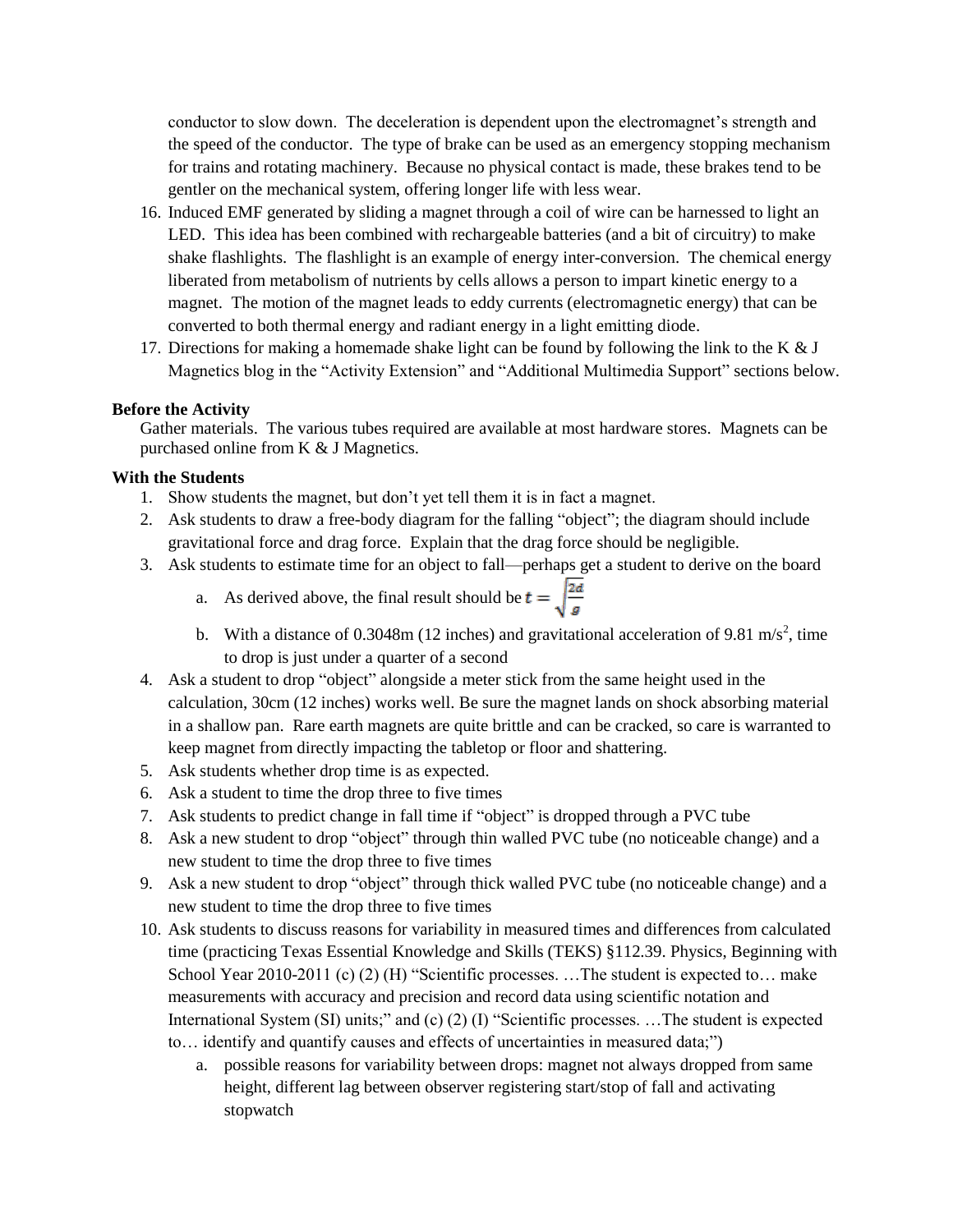- b. possible reasons for variation from theoretical value: not dropped from exact height, lag between observer registering start/stop of fall and activating stopwatch, value of *g* used is not the exact value at location of experiment, only gravitational force is included in calculation
- 11. Ask students whether the level of variation is acceptable
- 12. Ask students whether the "object" will drop differently through a steel tube
- 13. Drop the "object" through steel tube (magnet will attach to inner wall)
- 14. Ask students to theorize why the "object" sticks to this tube
	- a. students should realize the object is magnetic
	- b. explain origins of magnetism
- 15. Show students thin walled copper tube, tap magnet to side of tube (negligible ferromagnetism), and ask students for their estimates of fall time
- 16. Drop magnet through thin walled copper tube (magnet falls slowly)
- 17. Ask students for reasons why the magnet falls slowly in the tube
- 18. Explain eddy (Foucault) currents
- 19. Ask students to recall that thickness of PVC did not change fall time and to predict time for thick walled copper tube
- 20. Drop magnet through thick walled copper tube (magnet falls more slowly than in thin copper)
- 21. Discuss practical applications (Texas Essential Knowledge and Skills (TEKS) §112.39. Physics, Beginning with School Year 2010-2011… (c) (5) (D) "Science concepts. The student knows the nature of forces in the physical world. The student is expected to… identify examples of electric and magnetic forces in everyday life;")
	- a. Induction heating—remind students that this is an example of energy conversion. The thermal energy may appear to be magically created, but it arises from the electromagnetic energy associated with the eddy currents in the conductor. (ITEEA, Standard 16, Grades 9-12, J)
	- b. Ask the students to name other major forms of energy; these include thermal, radiant, electromagnetic, mechanical, chemical, nuclear, and others. (ITEEA, Standard 16, Grades 9-12, K)
	- c. Eddy current brakes—illustrate conversion of kinetic energy into electromagnetic and thermal energies. (ITEEA, Standard 16, Grades 9-12, J)
	- d. LED "shake" flashlights—illustrate conversion of kinetic to electromagnetic to radiant energy. (ITEEA, Standard 16, Grades 9-12, J)

### **Attachments**

<none>

### **Safety Issues**

- Use caution around magnets to avoid pinching fingers
- Rare earth magnets are quite brittle and can be cracked, so care is warranted to keep magnet from directly impacting the tabletop or floor and shattering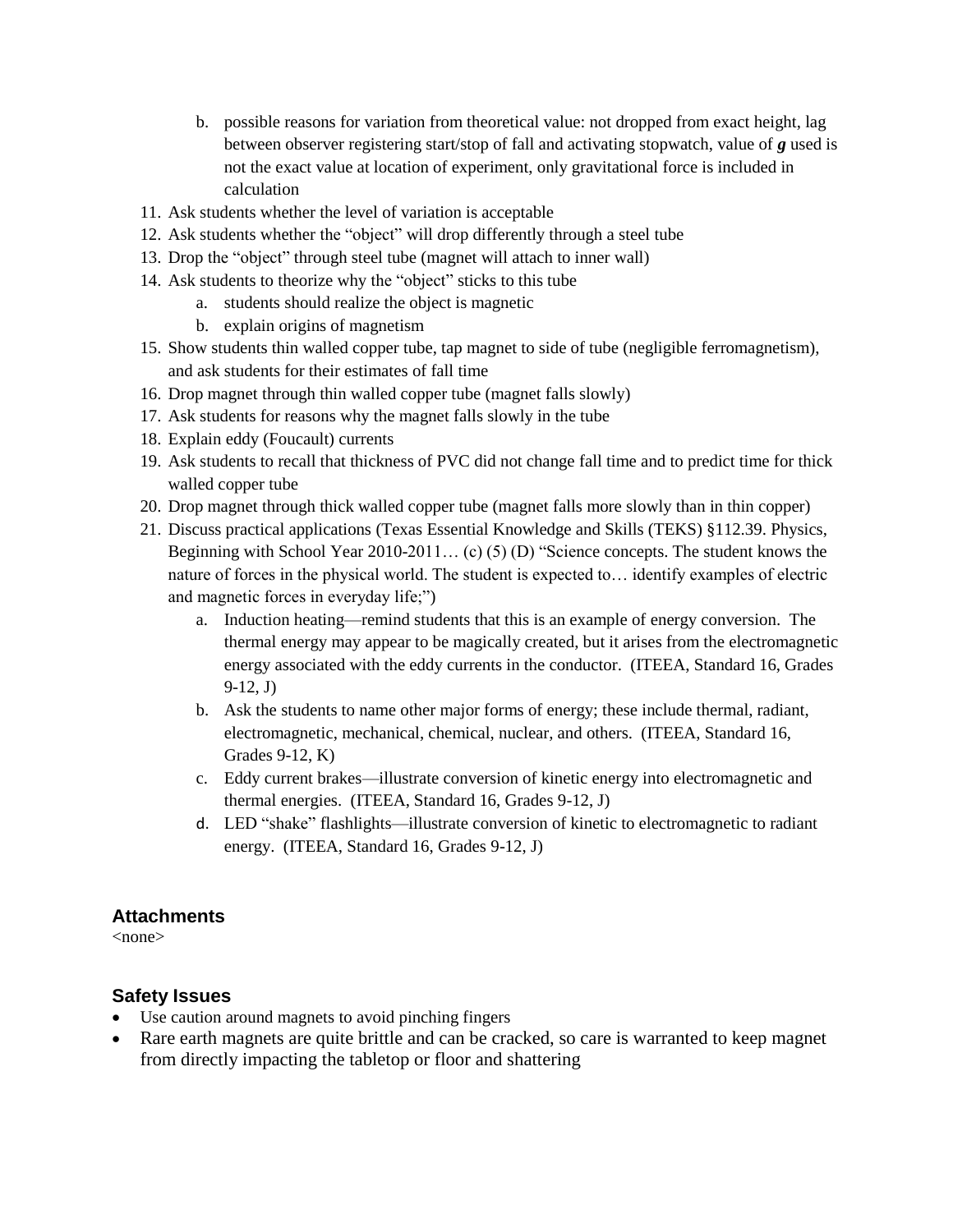# **Troubleshooting Tips**

# **Investigating Questions**

## **Assessment**

#### **Pre-Activity Assessment**

*Baseline* Ask students if they have ever heard of electromagnetic induction or eddy currents Ask students whether dropping an object through a tube should change its velocity

#### **Activity Embedded Assessment**

*Review of Classical Mechanics* Students are asked to sketch free-body diagrams, and derive an expression for time of free-fall

#### **Post-Activity Assessment**

*Summarization*

Students write one paragraph describing eddy currents and electromagnetic induction and one paragraph describing everyday applications of electromagnetic induction (topics may include those mentioned during the lesson)

## **Activity Extensions**

Students can build their own LED shake flashlights. The directions and material list are available at <http://www.kjmagnetics.com/blog.asp?p=shake-flashlight> This activity could be used to address

- ITEEA, Standard 8, Grades 9-12, J. The design needs to be continually checked and critiqued, and the ideas of the design must be redefined and improved.
- ITEEA, Standard 11, Grades 9-12, Q. Develop and produce a product or system using a design process.
- ITEEA, Standard 11, Grades 9-12, R. Evaluate final solutions and communicate observation, processes, and results of the entire design process, using verbal, graphic, quantitative, virtual, and written means, in addition to three-dimensional models.

# **Activity Scaling**

### **Additional Multimedia Support**

The K & J Magnetics blog has a very nice step-by-step discussion of how to build a shake flashlight. The activity not only explains the concepts behind each step, but initially simple design is refined by adding components; this is a good example of the design and optimization process. The directions and material list are available at<http://www.kjmagnetics.com/blog.asp?p=shake-flashlight>

### **References**

Eddy Current Brake. Last modified 12 September 2011. Wikipedia. Accessed 15 December 2011. [http://en.wikipedia.org/wiki/Eddy\\_current\\_brake](http://en.wikipedia.org/wiki/Eddy_current_brake)

Giancoli, Douglas C. Physics: Principles with Applications,  $6<sup>th</sup>$  Edition. Addison-Wesley Publishing, 2005. (source of some teacher background material)

Induction Cooking. Last modified 13 December 2011. Wikipedia. Accessed 15 December 2011. [http://en.wikipedia.org/wiki/Induction\\_cooker](http://en.wikipedia.org/wiki/Induction_cooker)